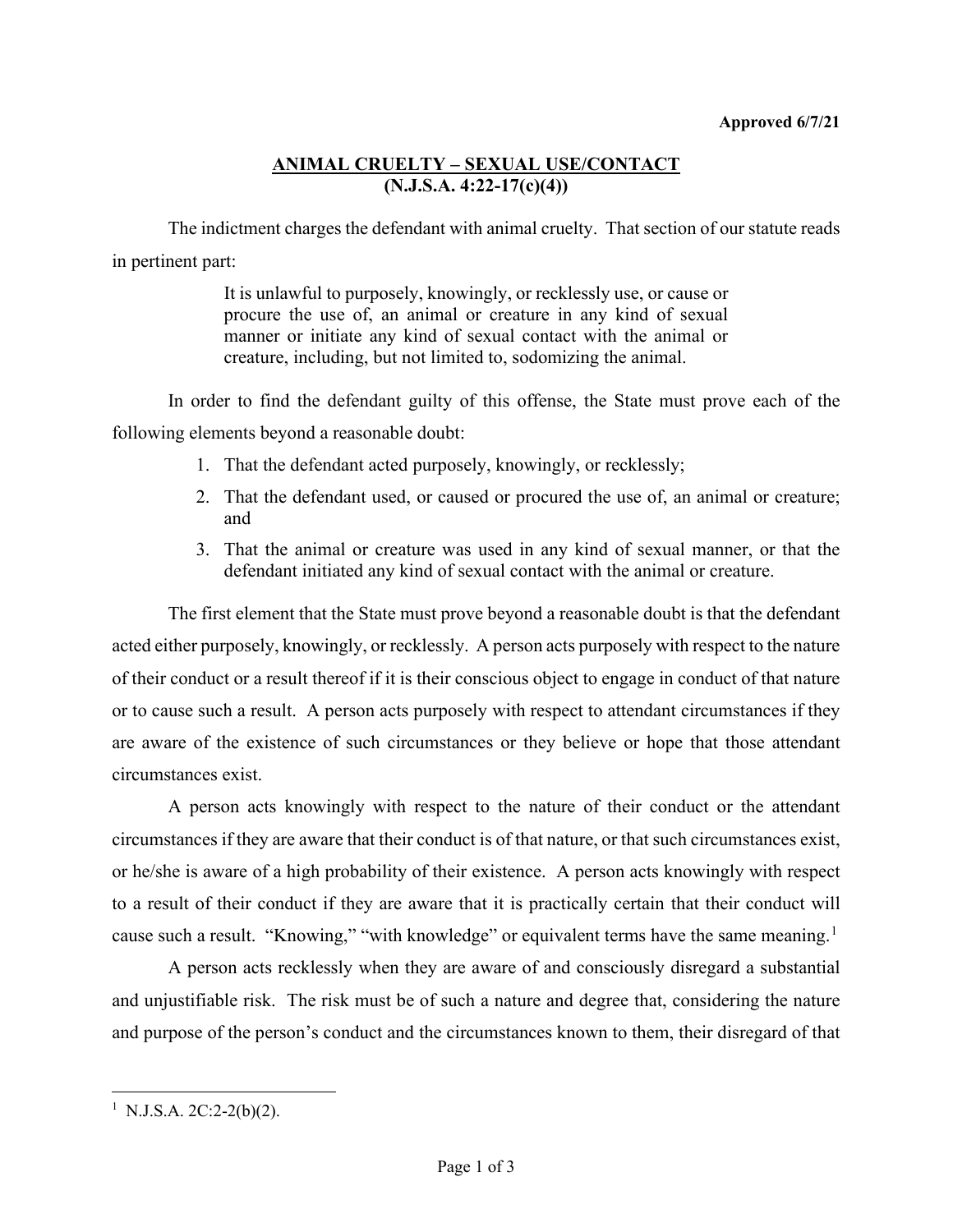## **Animal Cruelty – Sexual Use/Contact (N.J.S.A. 4:22-17(c)(4))**

risk involves a gross deviation from the standard of conduct that a reasonable person would follow in the actor's situation. One is said to act recklessly if one acts with recklessness, with scorn for the consequences, heedlessly, or foolhardily.

Purpose, knowledge, and recklessness are conditions of the mind that cannot be seen and can only be determined by inferences from conduct, words or acts. The State need only prove one state of mind – that is, that the defendant acted either purposely, knowingly, or recklessly. The State does not have to prove a combination of these states of mind.

A state of mind is rarely susceptible of direct proof but must ordinarily be inferred from the facts. Therefore, it is not necessary, members of the jury, that the State produce witnesses to testify that an accused said he/she had a certain state of mind when he/she engaged in a particular act. It is within your power to find that such proof has been furnished beyond a reasonable doubt by inference which may arise from the nature of his/her acts and his/her conduct, and from all he/she said and did at the particular time and place, and from all of the surrounding circumstances.

The second element that the State must prove beyond a reasonable doubt is that the defendant used, or caused or procured the use of, an animal or creature. "Animal" or "creature" includes the whole brute creation.[2](#page-1-0)

The third element that the State must prove beyond a reasonable doubt is that the animal or creature was used in any kind of sexual manner, or that the defendant initiated any kind of sexual contact with the animal or creature. This includes, but is not limited to, sodomizing the animal. "Sexual contact" means any contact between a person and an animal by penetration of the penis or a foreign object into the vagina or anus, contact between the mouth and genitalia, or by contact between the genitalia of one and the genitalia or anus of the other.<sup>[3](#page-1-1)</sup> "Sexual contact" does not include any medical procedure performed by a licensed veterinarian practicing veterinary medicine or an accepted animal husbandry practice.<sup>[4](#page-1-2)</sup>

If you find that the State has proven every element of the offense beyond a reasonable doubt, then you must find the defendant guilty. If you find that the State has failed to prove any element of the offense beyond a reasonable doubt, then you must find the defendant not guilty.

<span id="page-1-0"></span> $2$  N.J.S.A. 4:22-15.

<span id="page-1-1"></span><sup>&</sup>lt;sup>3</sup> N.J.S.A. 4:22-17(c)(4).

<span id="page-1-2"></span><sup>&</sup>lt;sup>4</sup> N.J.S.A. 4:22-17(c)(4).